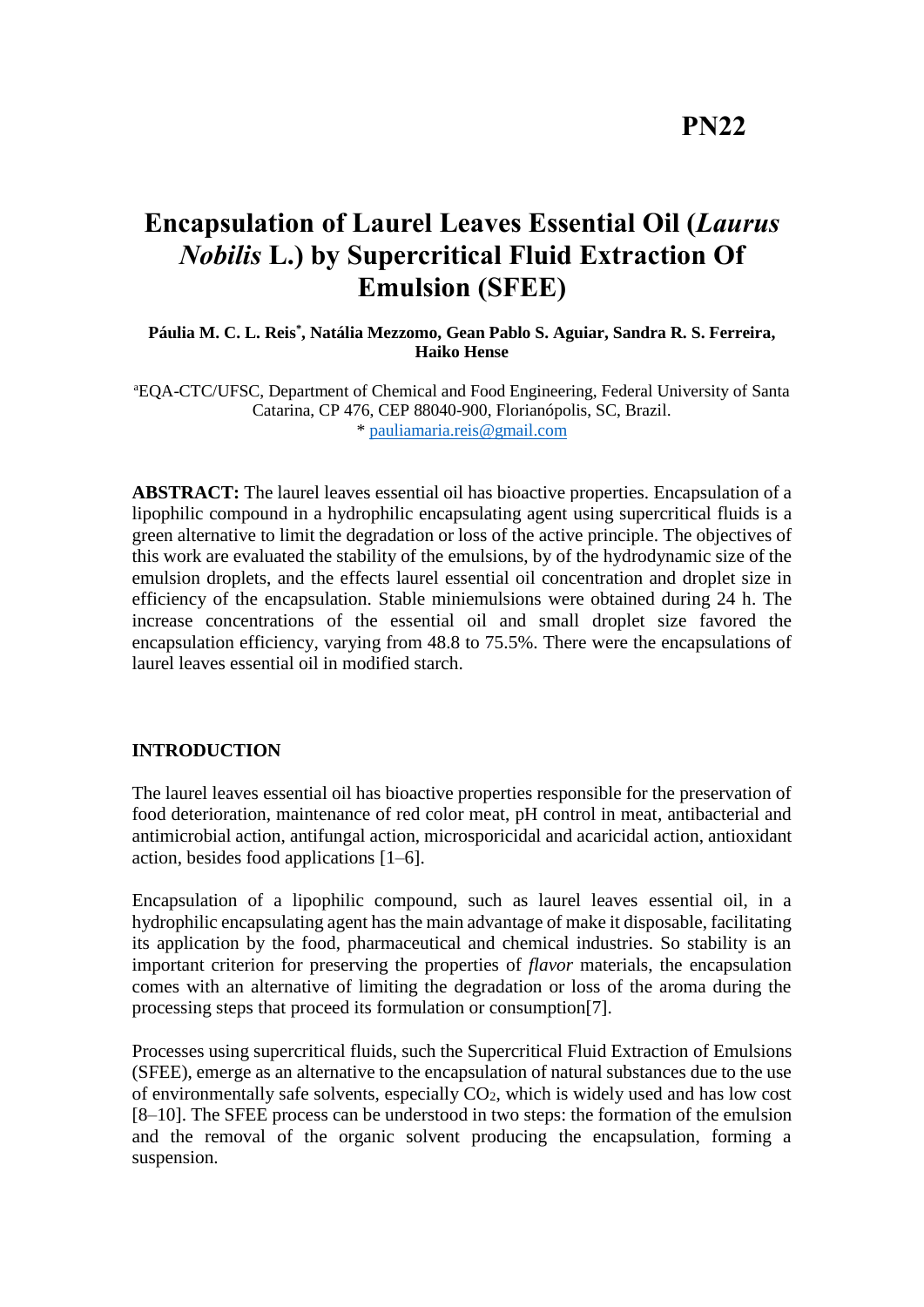Ultrasound formation of emulsion occurs due to cavitation. During this process, bubbles can collapse near the interface of the two liquids and the shock results in an efficient mixing of the two layers. Subsequently, very fine and highly stable emulsions can be obtained, with a relatively low ultrasonic energy input [11].

Therefore, the objectives of this work are to evaluate the influence of the laurel leaves essential oil concentration  $(C_{oe})$  and the sonication time  $(t<sub>s</sub>)$  in the reduction of the hydrodynamic size of the emulsion droplets (Dg) formed in an ultrasonic probe, and to evaluate the effects of the variation of these parameters  $(C_{oe}$  and  $Dg$ ) on the encapsulation efficiency of the SFEE process.

## **MATERIALS AND METHODS**

**Materials:** modified starch Hi-Cap 100 used as coating material. Tweet 80 United States Pharmacopeia (U.S.P.). Dichloromethane (DCM) (P.A. 99.9%). The laurel essential oil was extracted by hydrodistillation.

**Emulsions formulation:** the experimental planning is described in Table 1, in duplicate.

|                | $\mathrm{C}^{-1}_\mathrm{oe}$ | $t_s^2$        |                                        |
|----------------|-------------------------------|----------------|----------------------------------------|
| Runs           |                               |                | $C_{oe}{}^1\!/C_{(Hi\text{-}Cap)}{}^3$ |
|                | (mg/mL)                       | (min)          |                                        |
| 1              | 6                             | $\overline{2}$ | 1:5                                    |
| $\overline{2}$ | 6                             | $\overline{4}$ | 1:5                                    |
| 3              | 6                             | 6              | 1:5                                    |
| 4              | 9                             | $\overline{2}$ | 1:3                                    |
| 5              | 9                             | 4              | 1:3                                    |
| 6              | 9                             | 6              | 1:3                                    |
| 7              | 12                            | $\overline{2}$ | 1:2.5                                  |
| 8              | 12                            | 4              | 1:2.5                                  |
| 9              | 12                            | 6              | 1:2.5                                  |

**Table 1: Experimental planning for emulsions formulation.**

<sup>1</sup>C<sub>oe</sub> = concentration of the laurel essential oil in the emulsion (mg/mL); <sup>2</sup>t<sub>s</sub> = sonication time; <sup>3</sup>C<sub>(Hi-Cap)</sub> = concentration the encapsulation agent in the emulsion (mg/mL).

Emulsion stability was evaluated by determination of hydrodynamic size of the emulsion droplets (Dg) (disperse phase of the emulsions) using the dynamic light scattering (DLS) technique and the polydispersity index (PdI) in the Zetasizer Nano S equipment (Malvern Instruments Ltda) during 24 h storage.

**Supercritical Fluid Extraction of Emulsions (SFEE):** the temperature (T) 40 °C and pressure (P) 100 bar selected for the SFEE assays were considering the use of supercritical  $CO<sub>2</sub>$  as an antisolvent, the preservation of the laurel essential oil the emulsion dispersed phase, the vapor-liquid equilibrium at high pressure (ELVS) of dichloromethane/ $CO<sub>2</sub>$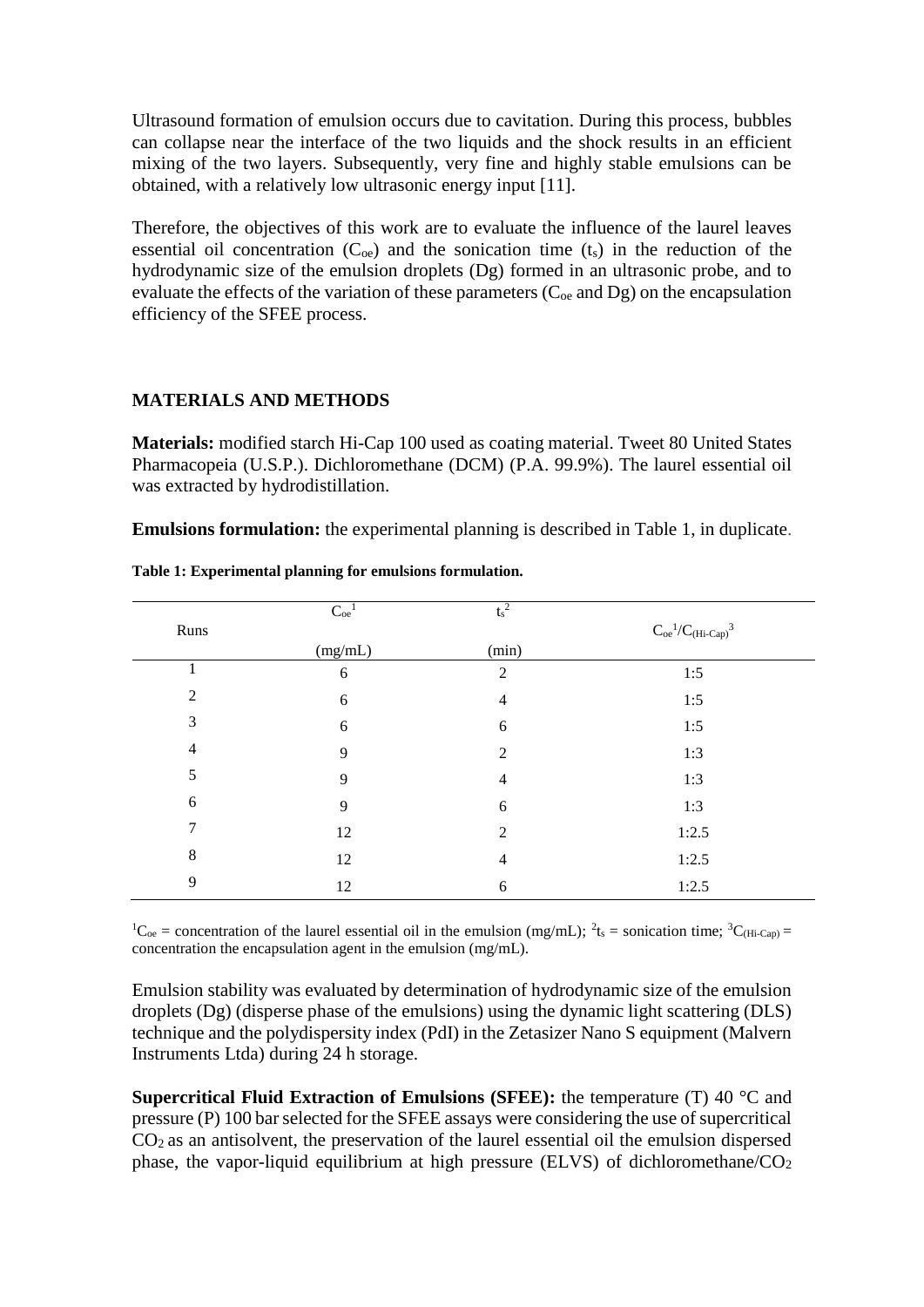system (CORAZZA et al., 2003). The flow rates of the emulsion  $(Q_E)$  and  $CO_2$  ( $Q_{CO2}$ ) were kept constant,  $Q_E = 1$  ml/min and  $Q_{CO2} = 1$  kg/h.

**Suspensions drying:** the suspensions were placed in a glass petri dish and frozen in an ultra freezer at -50 °C (Nuaire, USA) during 24 h.

**Encapsulation efficiency (EE):** the particles obtained were diluted in dimethyl sulfoxide (20 mg/mL) and homogenized in ultrasound cleaner (Ultronique, Q3.0/37A, Brazil) during 10 min. Subsequently, the absorbance was performed in a UV/VIS spectrophotometer (Perkin Elmer Lambda 10) at 270 nm, according to methodology described by Angadi et al. (2002).

### **RESULTS**

#### **Emulsions stability**

The hydrodynamic size of the emulsion droplets (Dg) ranged from 239.5-356.9 nm after 24 h storage, indicating the formation of oil-in-water miniemulsions (O/W).

In figure 1, it can be observed influences on the Dg caused by  $C_{oe}$  and  $t_s$  studied. The results suggest that these variables have interdependent influence for the reduction of Dg and do not have linear comportment between them or on the response variable.



#### **Figure 1: Hydrodynamic size of the emulsion droplets.**

When keeping the sonication time  $(t<sub>s</sub>)$  constant and varying the concentration of the laurel essential oil in the emulsion  $(C_{oe})$ , Figure 1, it was observed that the comportment of Dg varied depending on the t<sub>s</sub> applied, not presenting linear comportment.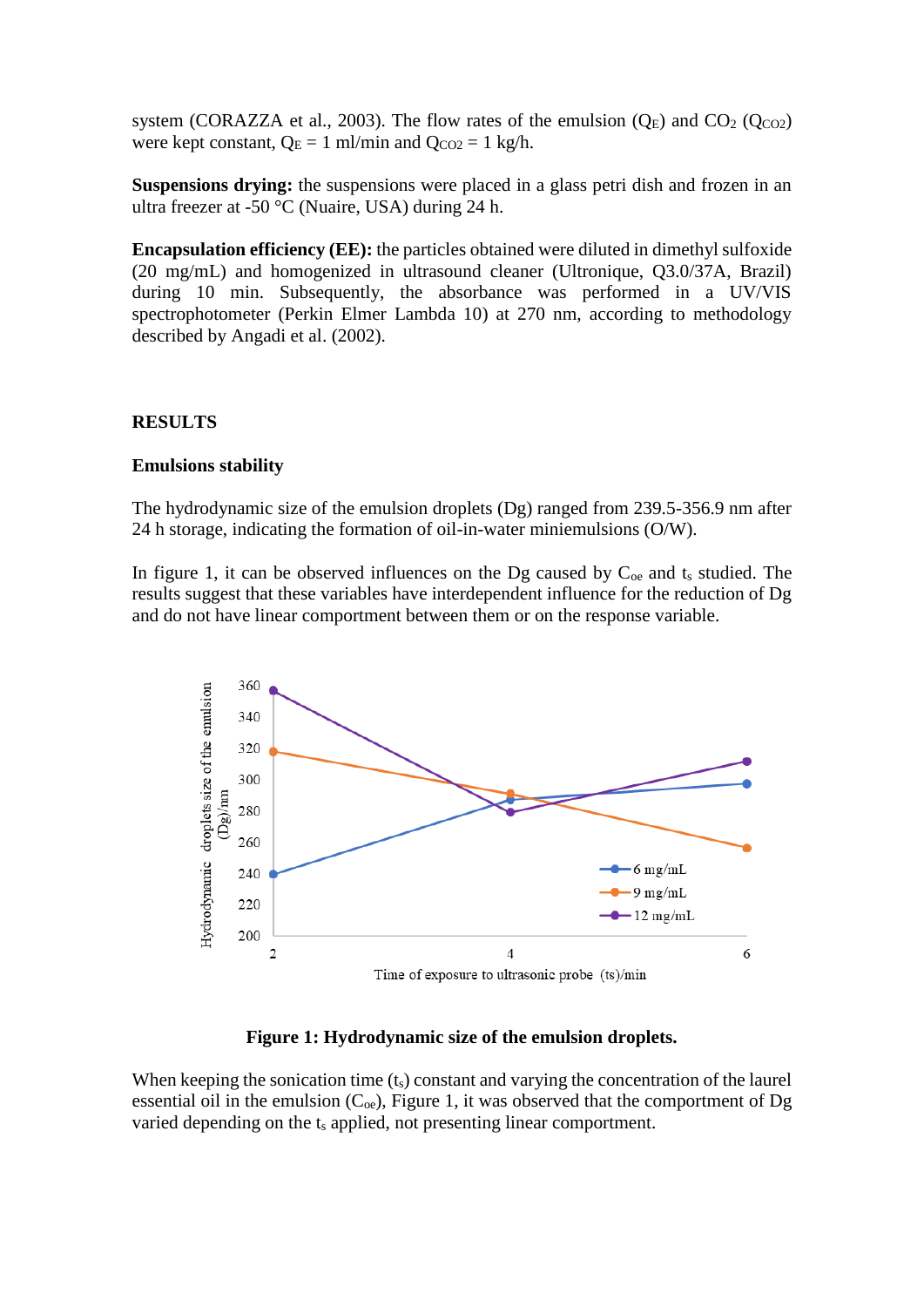At 2 min, the increase of  $C_{oe}$ , expanded the Dg, exactly runs 4 and 7. Possibly the cavitation efficiency was not sufficient during the sonication time (2 min), because in the major relation fraction  $C_{oe}/C_{(Hi-Can)}$  present, consequently affecting reduction Dg and influencing the homogenization of the emulsions.

Already keeping  $t_s$  constant in 4 min, the increase of  $C_{oe}$  favored the reduction of Dg, although there is no alteration in the scale dimension of the emulsion classification, was a necessary time of the cavitation process efficiency in the formation of the emulsions studied.

However, in the 6 min t<sub>s</sub>, the increase in  $C_{oe}$  obtained varied results in Dg. The small and major  $C_{oe}$  studied (6 and 12 mg/mL) had expansion of Dg. While the intermediate  $C_{oe}$  (9 mg/mL - 1:3 of  $C_{oe}/C_{(Hi-Cap)}$  presented the decrease in Dg, comporting linearly with the increase of t<sub>s</sub>.

Results similar to those obtained by this work were found in the production of stabilized quercetin aqueous suspensions by SFEE, concluded that ultrasound formation of emulsion, that increased quercetin concentration the particle size decreases, and the optimum emulsification time was 4 min, with larger emulsion droplet sizes when either the emulsification time was too short for a complete homogenization of the system, or too high leading to an increased droplet size probably due to coalescence and temperature effects [14].

When keeping  $C_{oe}$  constant and varying the  $t_s$ , in general, decrease of the Dg occurred with the increase of  $t_s$  for the major  $C_{oe}$  (9 and 12 mg/mL) studied, however the interval of variation was not sufficient to interfere in the order of magnitude of the Dg and, consequently, alter the classification of the emulsions. The control of the sonication time is necessary to minimize the loss of compounds caused by negative effects of cavitation of the ultrasonic probe, in particular the temperature, especially when the active principle studied by this work be a volatile compound.

The results of this work corroborate with those found by Silva et al. (2016) [15], who concluded that the intensification of the ultrasonication process, for more than 3 min, had no positive effects in the reduction of the droplets size of the annatto seed oil emulsion, demonstrating the existence of a physico-chemical limit imposed by the characteristics of the emulsifiers employed.

Evaluating the results obtained, it was concluded that the reduction of Dg is dependent on the interaction of  $C_{oe}$  and t<sub>s</sub>, being the relation 1:3 and 1: 2.5 the  $C_{oe}/C_{(Hi-Cap)}$ , in ts the 4 and 6 min, indicated to minimize the Dg of laurel leaves essential oil in modified starch.

## **Efficiency of the encapsulation (EE) of the particles (powder)**

The parameters of the SFEE process were determined with the objective of remove organic solvent (DCM) of the emulsion by supercritical  $CO<sub>2</sub>$ , which in the process comport as an antisolvent, and minimize the removal of the active compound (1,8 cineole) which is interested in encapsulating, favoring, consequently, the efficiency of the encapsulation.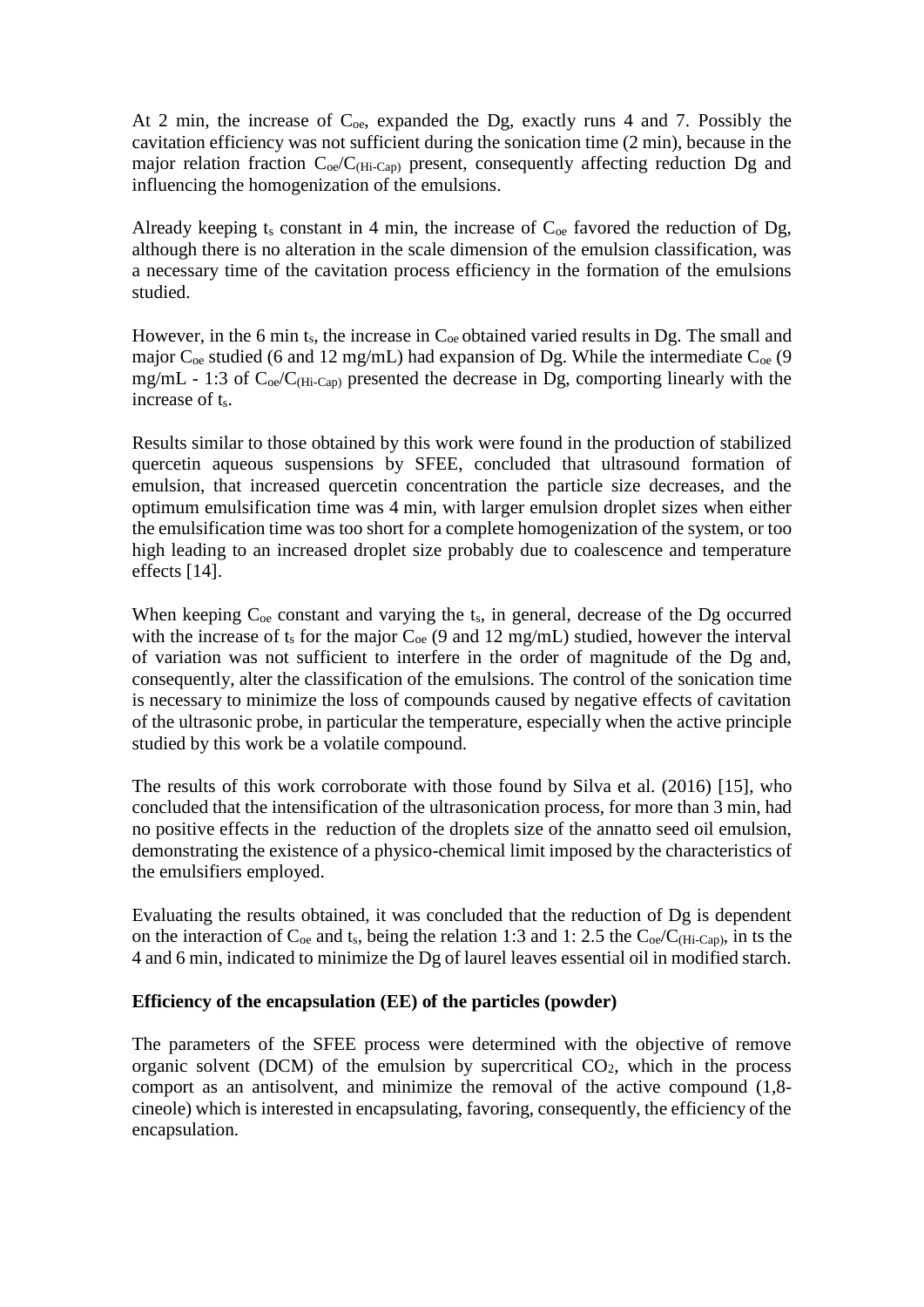EE of the particles (powder) varied from 48.8% to 75.5%, concentration of 1,8-cineole from 3 to 9 mg/mL, respectively. Residual dichloromethane was evaluated in all particles (powder) being found a concentration of dichloromethane below 1 ppm.

Evaluating the influence of  $C_{oe}$  in EE, keeping the  $t_s$  constant, it was observed that the increase of  $C_{oe}$  favored EE, there was no significant difference between the major concentrations ( $p$  <0.05), according to Figure 2, in 4 and 6 min. Probably the increase of EE occurred due to the supercritical  $CO<sub>2</sub>$  saturation concentration of limit by the organic solvent (DCM). Keeping constant all the parameters of the SFEE process, only the concentration of the active compound in the emulsion was varied, when the supercritical CO<sup>2</sup> saturated with the organic solvent (DCM), not removing other compounds, such as or 1,8-cineole, increase of EE.



**Figure 2: Influence of Coe on efficiency of the encapsulation.**

The Dg also influenced EE, demonstrated in Figure 3, keeping Coe constant, it was observed that in smaller Dg the major EE, the major concentrations studied, inversely proportional comported. This is related solubility to droplet, which occurred with decrease of Dg, facilitating the interactions between the active compound (1,8-cineole) and the encapsulation agent (Hi-Cap), polar compound, promoting the encapsulation and protecting the essential oil from the removal action by the supercritical CO2.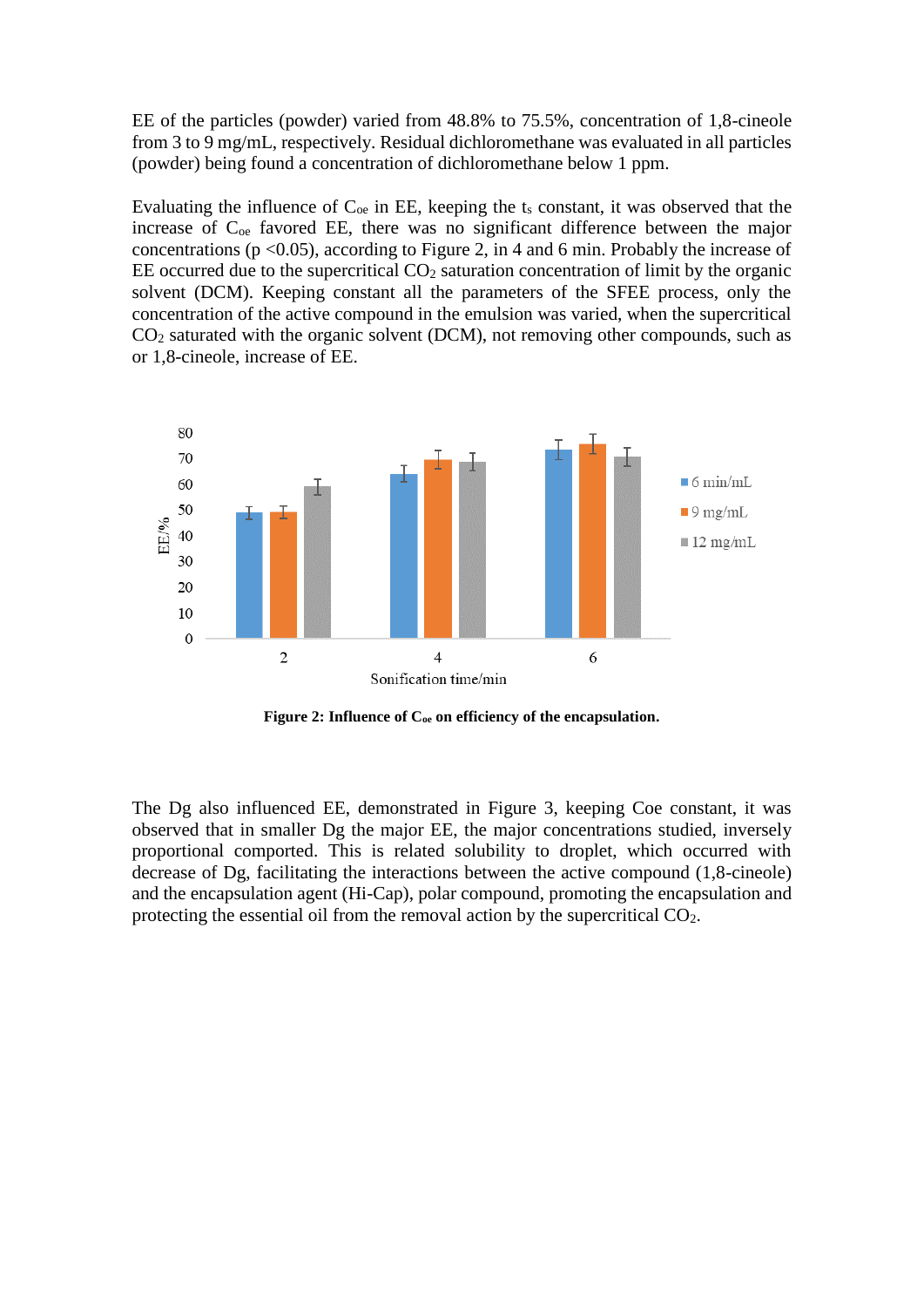

**Figure 3: Influence of Dg on efficiency of the encapsulation.**

The results of this work corroborate the studies on the influence of droplet size on suspensions of carotenoids encapsulated in Hi-Cap, by the SFEE process, which presented a increase EE for the suspensions with smaller particle sizes [10].

Therefore, considering the results obtained by this work, we conclude that the increase of the concentration of the active component (1,8-cineole) and the decrease in the Dg favored the efficiency of the encapsulation in the SFEE process.

#### **CONCLUSION**

Stable miniemulsions of laurel essential oil in modified starch were obtained by means of an ultrasonic probe. The efficiency encapsulation of the SFEE process is dependent the active compound of the concentration and hydrodynamic size of the emulsion droplets. Encapsulation of laurel essential oil in modified starch were formed by SFEE process.

### **ACKNOWLEDGEMENTS**

The authors wish to thank CAPES/CNPq for the financial support, to IF SERTÃO-PE by encouraging the training of their employees and UFSC by the laboratory structure to carry out this work.

#### **REFERENCES**

[1] J. Vilela, D. Martins, F. Monteiro-Silva, G. González-Aguilar, J.M.M.M. de Almeida, C. Saraiva, Antimicrobial effect of essential oils of Laurus nobilis L. and Rosmarinus officinallis L. on shelf-life of minced "Maronesa" beef stored under different packaging conditions, Food Packag. Shelf Life. 8 (2016) 71–80. doi:10.1016/j.fpsl.2016.04.002.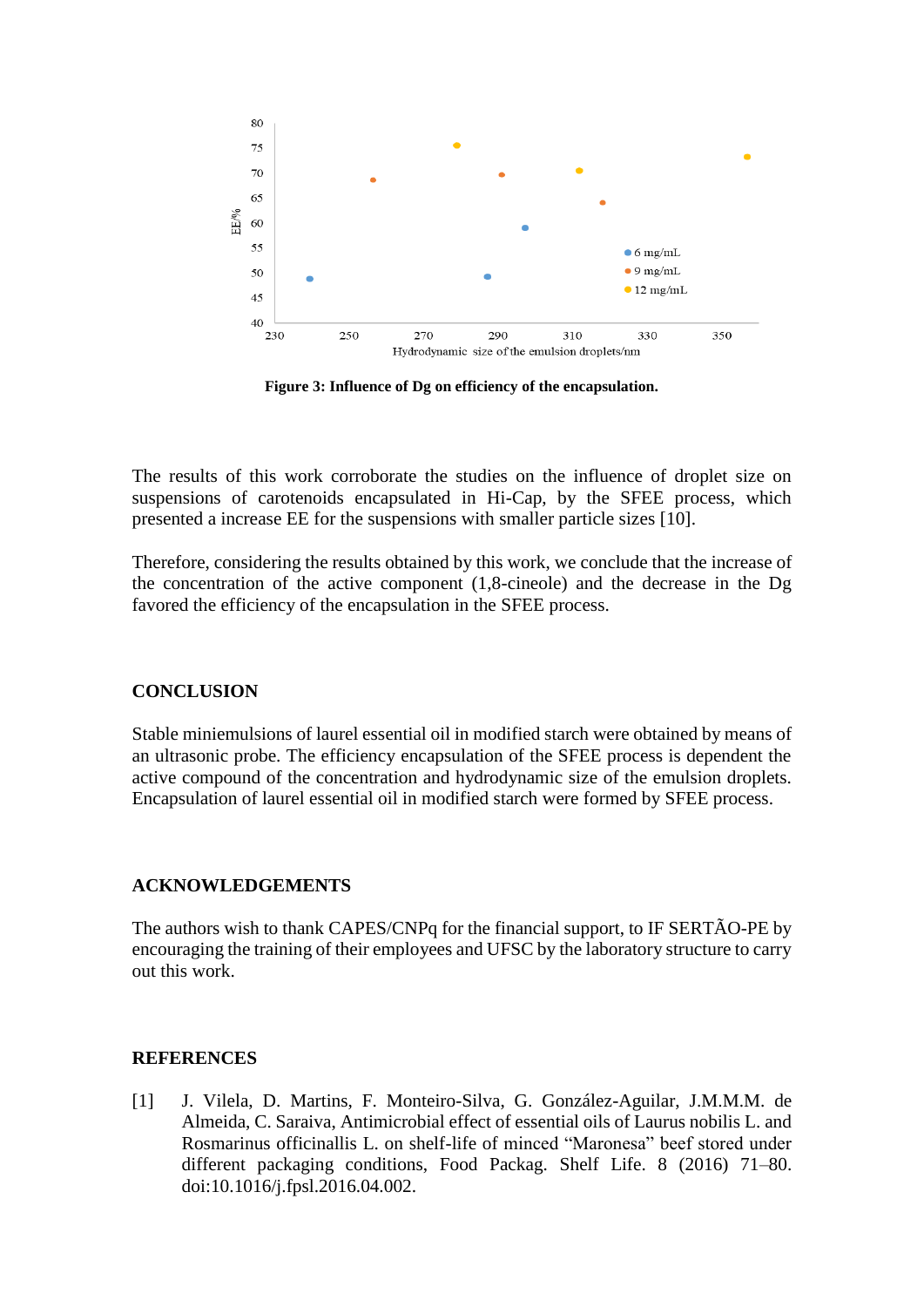- [2] S.M. Da Silveira, F.B. Luciano, N. Fronza, A. Cunha, G.N. Scheuermann, C.R.W. Vieira, Chemical composition and antibacterial activity of Laurus nobilis essential oil towards foodborne pathogens and its application in fresh Tuscan sausage stored at 7°C, LWT - Food Sci. Technol. 59 (2014) 86–93. doi:10.1016/j.lwt.2014.05.032.
- [3] A. Merghni, H. Marzouki, H. Hentati, M. Aouni, M. Mastouri, ScienceDirect Antibacterial and antibiofilm activities of Laurus nobilis L . essential oil against Staphylococcus aureus strains associated with oral infections ´ es a contre Staphylococcus aureus tensions associe, 64 (2015) 29–34. doi:http://dx.doi.org/10.1016/j.patbio.2015.10.003.
- [4] M.P. Santamarina, J. Roselló, S. Giménez, M. Amparo Blázquez, Commercial Laurus nobilis L. and Syzygium aromaticum L. Merr. & Perry essential oils against post-harvest phytopathogenic fungi on rice, LWT - Food Sci. Technol. 65 (2016) 325–332. doi:10.1016/j.lwt.2015.08.040.
- [5] N. Damiani, N.J. Fernández, M.P. Porrini, L.B. Gende, E. Álvarez, F. Buffa, C. Brasesco, M.D. Maggi, J.A. Marcangeli, M.J. Eguaras, Laurel leaf extracts for honeybee pest and disease management: antimicrobial, microsporicidal, and acaricidal activity, Parasitol. Res. 113 (2014) 701–709. doi:10.1007/s00436-013- 3698-3.
- [6] M. Chmit, H. Kanaan, J. Habib, M. Abbass, A. Mcheik, A. Chokr, Antibacterial and antibiofilm activities of polysaccharides, essential oil, and fatty oil extracted from Laurus nobilis growing in Lebanon, Asian Pac. J. Trop. Med. 7 (2014) S546– S552. doi:10.1016/S1995-7645(14)60288-1.
- [7] A.P. Gupta, S.; Khan, S.; Muzafar, M.; Kushwaha, M.; Yakav, A. K.; Gupta, Encapsulation: entrapping essential oil/flavors/aromas in food, in: A.M. Grumezescu (Ed.), Encapsulations, 2016: pp. 229–268.
- [8] M.J. Cocero, Á. Martín, F. Mattea, S. Varona, Encapsulation and co-precipitation processes with supercritical fluids: Fundamentals and applications, J. Supercrit. Fluids. 47 (2009) 546–555. doi:10.1016/j.supflu.2008.08.015.
- [9] J.H. Yim, W.S. Kim, J.S. Lim, Recrystallization of adefovir dipivoxil particles using the rapid expansion of supercritical solutions (RESS) process, J. Supercrit. Fluids. 82 (2013) 168–176. doi:10.1016/j.supflu.2013.07.009.
- [10] D.T. Santos, Á. Martín, M.A.A. Meireles, M.J. Cocero, Production of stabilized sub-micrometric particles of carotenoids using supercritical fluid extraction of emulsions, J. Supercrit. Fluids. 61 (2012) 167–174. doi:10.1016/j.supflu.2011.09.011.
- [11] A.C. Soria, M. Villamiel, Effect of ultrasound on the technological properties and bioactivity of food: A review, Trends Food Sci. Technol. 21 (2010) 323–331. doi:10.1016/j.tifs.2010.04.003.
- [12] M.L. Corazza, L.C. Filho, O.A.C. Antunes, C. Dariva, High Pressure Phase Equilibria of the Related Substances in the Limonene Oxidation in Supercritical CO 2, J. Chem. Eng. Data. 48 (2003) 354–358. doi:10.1021/je020150k.
- [13] K.H. Angadi, V. G.; Ravikumar, G.; Rajeevalochan, A. N.; Kumar, P.; Shankaranarayana, UV-spectroscopic method for identifying high cineole yielders in eucalyptus hybrid oil samples, (2002) 37–38.